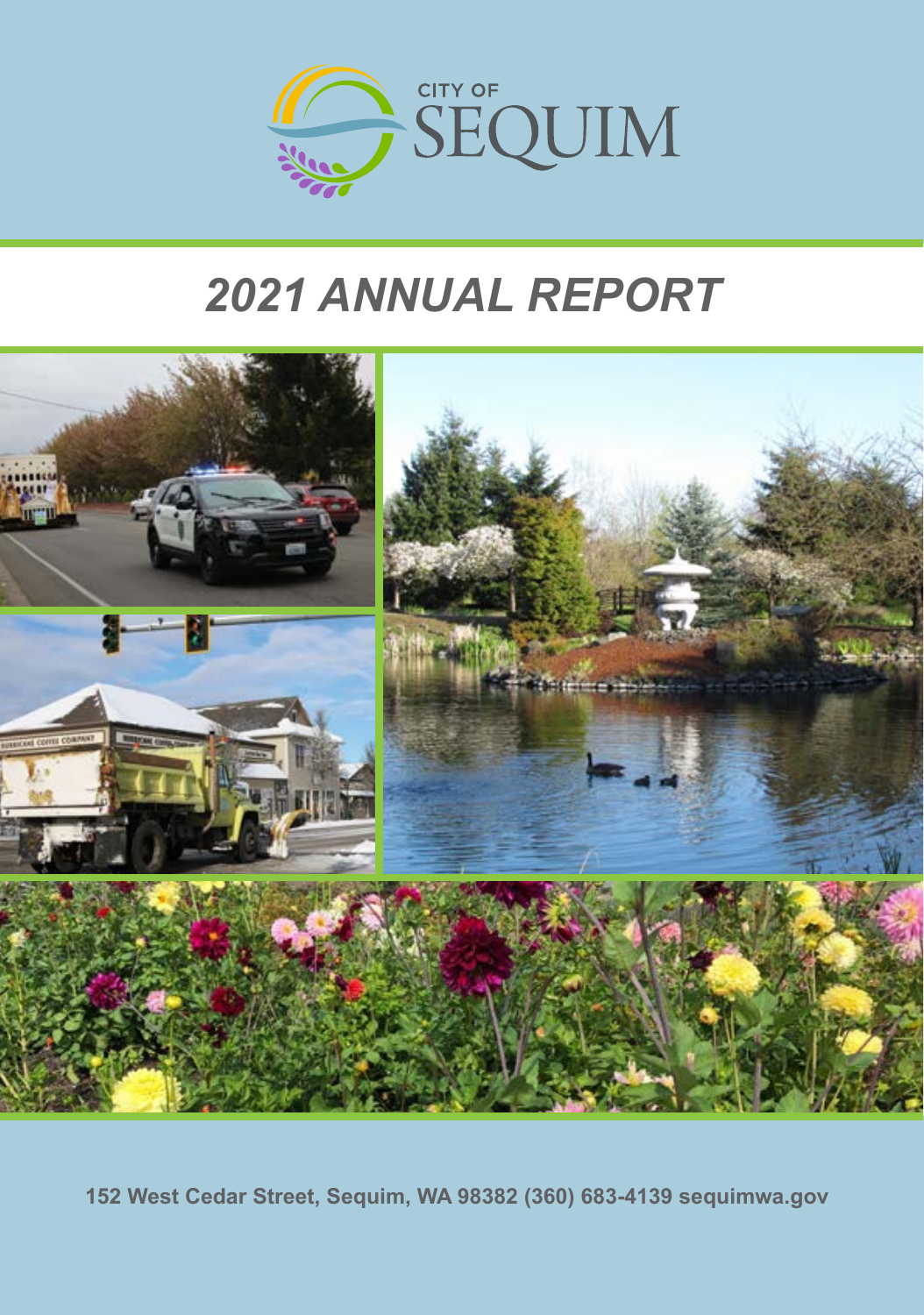#### **Covid-19 Response Continued**

The City of Sequim continued to respond to the needs of the community caused by the COVID-19 pandemic. New rounds of the Small Business Rapid Relief Grants and Tourism Sustainability Grants were approved by the City Council to assist local businesses and tourismrelated nonprofit organizations weather the impacts of the pandemic.



The City continued to support other organizations in responding to the pandemic.

Drive-through vaccination clinics were administered by the Jamestown S'Klallam Tribe beginning in January and running through April. Food Care packages were distributed by the Sequim Food Bank through June. Both programs were supported by City staff and held at Carrie Blake Park.

## **AWC Municipal Excellence Award**



 The City received a Municipal Excellence Award from the Association of Washington Cities for its Small Business Rapid Relief Grant program in support of the local business community impacts

of COVID-19. The awards were given to five cities out of 22 applications for putting creative ideas to use for their communities.

Sequim's retail and hospitality industries are critical to the local economy. When COVID-19 struck and small businesses began closing their doors, the City responded quickly by partnering with the Sequim-Dungeness Valley Chamber of Commerce to create the Sequim Small Business Rapid Relief Grant Program, funded mainly through a rainy-day account created by the City Council a few years earlier. The program enabled the City to award over \$500,000 in grants to 58 local businesses including salons, restaurants, boutiques, fitness centers, and dog groomers. Sequim business owners describe the grants as a lifeline that enabled them to stay afloat, providing crucial support to weather the pandemic and its many challenges.

# **Community Conversations on Race, Equity, and Inclusion**

The City of Sequim partnered with the community to develop conversations on race, equity, and inclusion after local and national events brought a heighted need for the community to address these topics. A volunteer com-



mittee of City staff and community members worked together for several months to develop a plan to engage the community. The committee was dedicated to creating a safe environment for participants to share their ideas and points of view. The meetings were hosted by the City via Zoom and facilitated by community members. The meetings were well attended with meaningful dialogue.

# **Wastewater Treatment Plant Outstanding Performance Award**

The City of Sequim Water Reclamation Facility received a Wastewater Treatment Plant Outstanding Performance award for 2020 by the Washington State Department of Ecology (DOE). The Sequim Reclamation Facility received the award for achieving full compliance with its National Pollutant Elimination System (NPDEs) Permit. Only 126 systems out of approximately 300 received the award in 2020.

## **Independence Day Fireworks**

The City of Sequim hosted a professional fireworks show on Sunday, July 4 in celebration of Independence Day. This was the first time the City had hosted



Photo courtesy of Gretha Davis

Photo courtesy of Gretha Davis

fireworks in recent memory. It was estimated that approximately 4,000 residents and visitors came to Carrie Blake Park to enjoy the show.

## **First Sequim 101 Class Graduates**



The Sequim City Council congratulated the first graduating class of the Sequim 101 Citizen's Academy in March. Fourteen Sequim area residents completed the 10-week program designed to educate on government structure and City operations lead by elected officials and City staff.

Program graduates are Janine Bocciardi, John Bridge, Dave Eberle, Ben Fisher, Katina Hester, Karen Hogan, Cathy Kurtz, Tim Kurtz, Catherine McKinney, Kevin Roth, Jon Sneed, Autumn Wolfgang, Charla Wright, and Nicole Wright.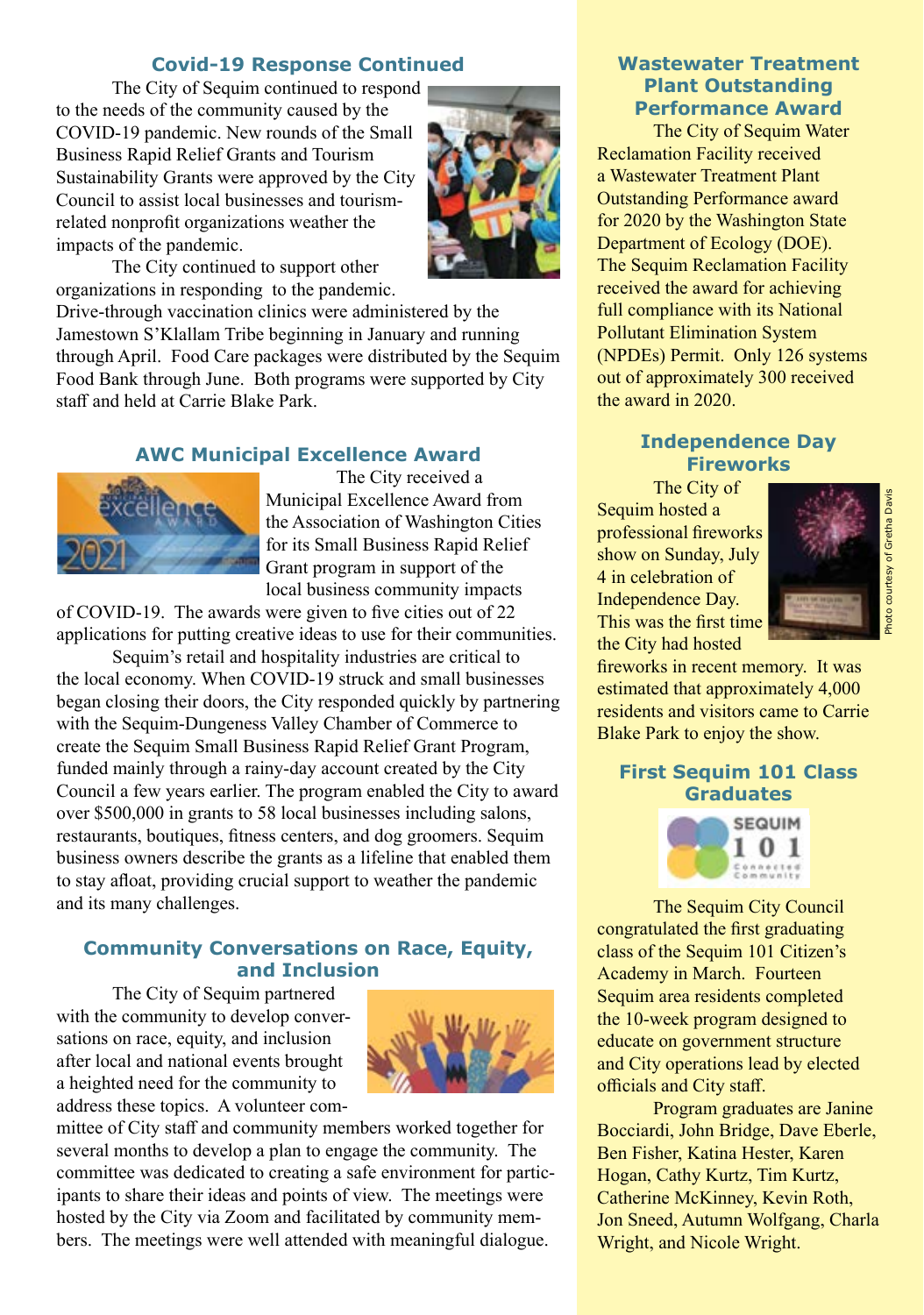## **ICMA Local Government Excellence Award**

The City of Sequim received the 2021 International City/County Management Association (ICMA) Local Government Excellence Award for Community Partnership in communities under 10,000 population in recognition of the development of the Sequim Health & Housing Cooperative (SHHC). The SHHC is a collaborative of six local nonprofit agencies formed to better assist the City in responding to substance use disorder, homelessness, mental illness, and food insecurity in the community.

#### **911 Remembrance Ceremony**



The City of Sequim and first responders held a 911 Remembrance Ceremony at the Civic Center Plaza on September 10 to recognize the 20th anniversary of the terrorist attacks on the Twin Towers of the World Trade Center in New York, the Pentagon in Arlington, Virginia, and an intended attack by a fourth plane that crashed into an empty field in western Pennsylvania.

Marc Abshire served as the keynote speaker. He is a retired United States Air Force Lieutenant Colonel, was the speechwriter for the Secretary of the Air Force and was in the Pentagon when the building was attacked on September 11, 2001. He is an Olympic Peninsula native and currently serves as the Executive Director of the Port Angeles Chamber of Commerce.

The ceremony was attended by local law enforcement, fire district personnel, and members of the community.

# **Sequim City Council Appoints Matthew Huish as City Manager**



Matthew Huish began his employment with the City on November 1 as City Manager. He comes to Sequim from Sandy, Utah where he served as Chief Administrative Officer. Prior to working in local government, Huish has enjoyed an extensive professional career in both the public and private sectors, including launching several start-up ventures, working as a corporate officer in a Fortune 500 public company, and more recently at

the University of Utah Academic Medical Center. He grew up in Tacoma where he attended high school and college.

# **Charisse Deschenes Recognized by the Washington City/County Management Association**

City of Sequim Assistant City Manager Charisse Deschenes was recognized with the Outstanding Assistant Award for populations under 10,000 by the Washington City/County Management Association (WCMA) at their annual conference in August.



Deschenes became City of Sequim Assistant City Manager in 2018 following her roles as Assistant to the City Manager and

Senior Planner. She was acknowledged for her participation in the City's facilitation team, Sequim Service Fest, legislative advocacy, regional childcare, management of housing funding, COVID-19 Emergency Coordination Center support, LEAN program support, launching the City's Performance Management Program, and supporting fellows and interns. She served as Interim City Manager February through October in 2021.

# **Leadership Sequim**



City employees Mike Hill, Carolee Edwards Devin McBride, Connie Anderson, Joel Dressel, and Tiffany Banning were recognized by the Sequim City Council for their successful completion of the inaugural Leadership Sequim program. The

year-long internal professional development program gave the employees the opportunity to gain direct knowledge of high-level City Government management and operations, and the community we serve, through interactive learning, exposure, and service. The program supports the City's organizational value of continuous improvement and invests in staff to build capacity for future leaders through succession planning.